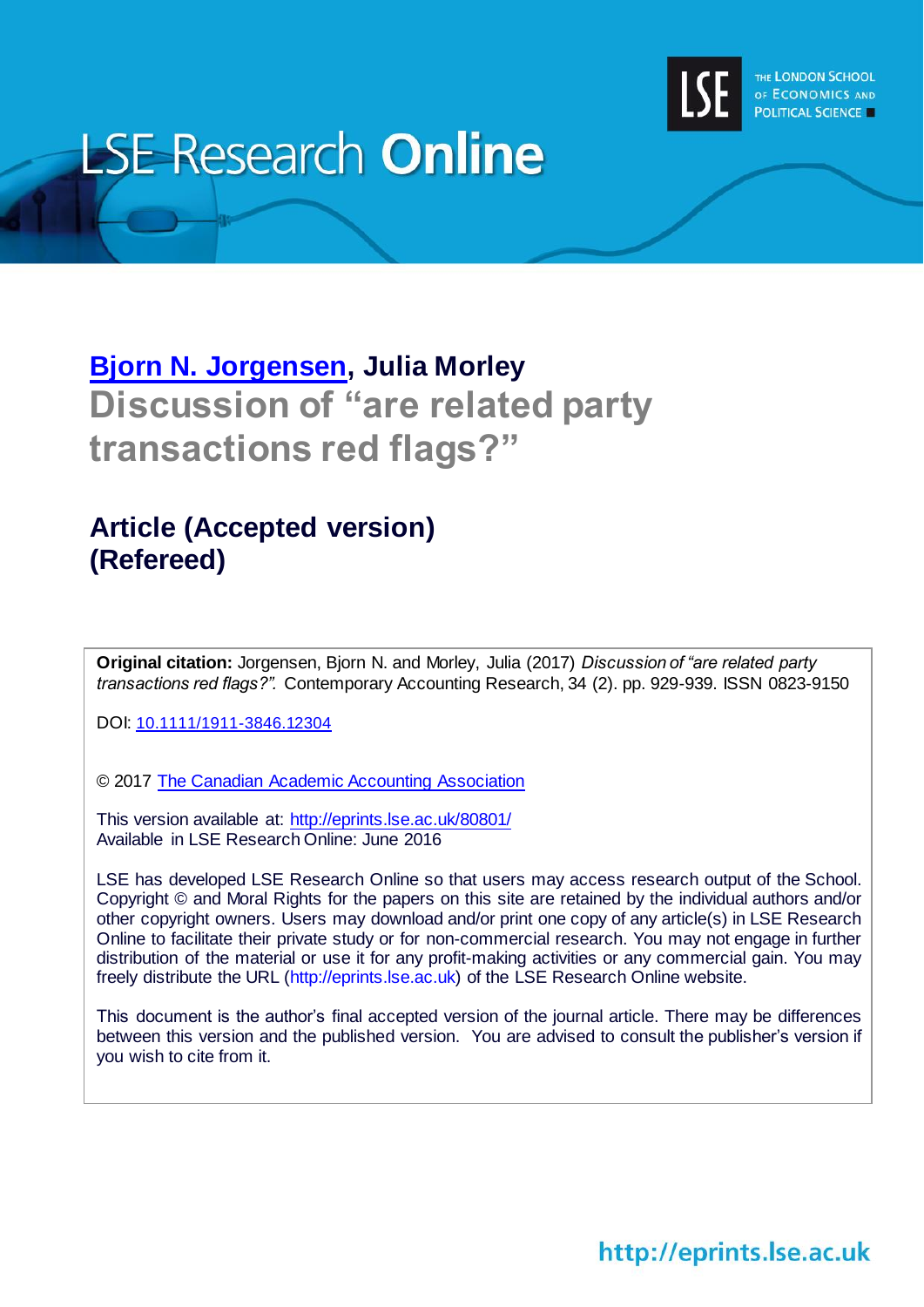#### **Discussion of "Are Related Party Transactions Red Flags?"**

BJORN N. JORGENSEN, *London School of Economics and Political Science* JULIA MORLEY, *London School of Economics and Political Science*

#### **ABSTRACT**

Kohlbeck and Mayhew (2017) create a new data set featuring two types of related party transactions. They use empirical-archival methods to investigate the effect of such transactions on the likelihood of restatements and on audit fees. Their findings suggest that related party transactions related to directors, officers and major shareholders are associated with poor "tone at the top" and that this leads management to negotiate for lower quality audits to minimize monitoring costs. To offer avenues for future research, we focus our discussion on three aspects of their paper related to causality, definitions of variables, and generalizability to non-US jurisdictions.

#### **1. Introduction**

 $\overline{a}$ 

In their paper, Kohlbeck and Mayhew (2017) (hereafter KM), analyze hand-collected data for listed US S&P 1500 firms for 2001, 2004 and 2007 to demonstrate that certain types of related party transactions (RPTs) are associated with a higher likelihood of financial restatement and, surprisingly, with a lower audit fee.<sup>1</sup> The authors present two main findings.

First, the occurrence of one specific type of related party transaction related to Directors, Officers and major Shareholders (which they label "RPT-DOS") is indicative of an increased likelihood of financial restatement, although the RPT-DOS itself is not the cause of the accounting error which leads to the restatement. The authors find that restatements are associated with characteristics of both the company and auditor. Independent variables in the model include auditor size, company growth rate, net assets and profit level. The variable RPT-DOS remains statistically significant even after the inclusion of proxies for corporate governance in the model. Based on the results of this statistical analysis, the authors make inferences about the reliability of RPT-DOS as an indicator of poor quality accounting. Second, the authors find that firms with simple RPT-DOS are surprisingly associated with lower

 $<sup>1</sup>$  See Gordon et al. (2007) for a survey on related party transactions.</sup>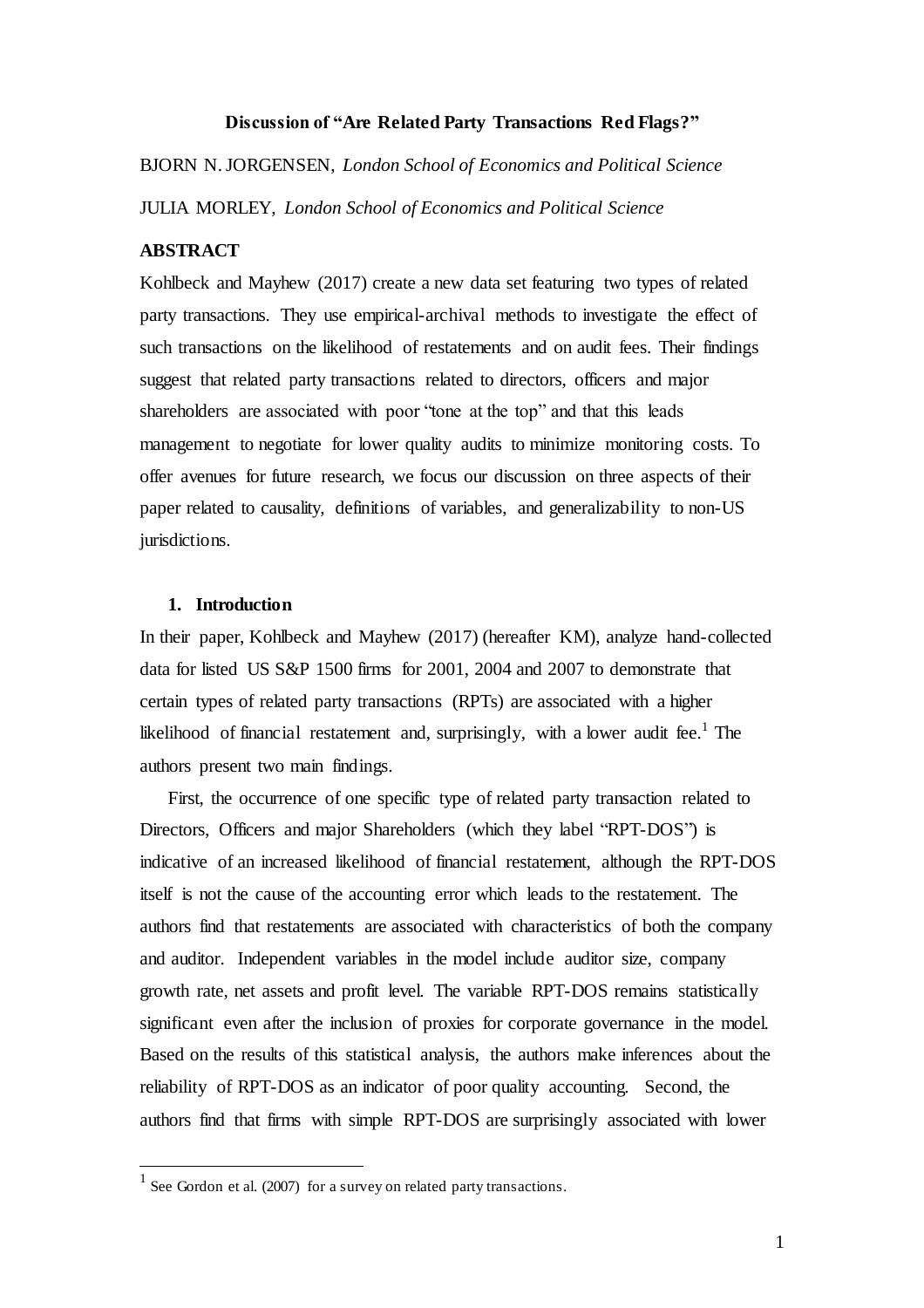audit fees, which they attribute to lower demand for monitoring by management in companies with poor accounting quality.

In terms of methodological choices, the authors sensibly apply standard econometric techniques. One example of a possible refinement might be the use of firm fixed effects, instead of their use of industry fixed effects (Gormley and Matsa, 2014; Amir et al., 2016). Further, propensity score matching is increasingly used (see Shipman, Swanquist, and Whited, 2017). KM carefully acknowledge their choices but the literature still lacks guidance regarding when accurate inferences are derived from non-randomized experiments, with Shadish, Clark, and Steiner (2008) as a notable exception.

The remainder of our discussion suggests three areas in which qualitative research can potentially supplement this empirical archival study. These relate to the interpretation of causality in the study, the definition of the variables included in the model, and cross-cultural applications of the findings.

#### **2. Causality**

In the red flag/restatement model, KM find an association between RPT-DOS and financial restatement, which they link to poor "tone at the top". Although this proposal is intuitively reasonable, further field-based research could provide evidence to support the underlying causal mechanisms at work. Qualitative researchers argue that field-based, and even interpretive, research can help enhance our understanding of causal relationships between variables (see Lukka, 2014, Miller and Power, 2013, and Power and Gendron, 2015). When carried out in accordance with strict methodological criteria (Van der Stede, 2014), qualitative research can usefully enhance quantitative models and the specification of models (Chahed and Goh, 2016). In order to identify factors that might indicate the relationship between the presence of RPT-DOS and poor accounting quality, future field-based research could investigate the ex-ante process of authorization of RPTs, the attitude of management to RPTs and the view of managers in firms with RPTs on the value of high quality accounting, thereby illuminating the causal mechanisms at work in the observed association between RPT-DOS and poor accounting quality.

A surprising result of the KH study is the observation that a RPT-DOS is associated with lower audit fee levels. In the literature on auditing, a number of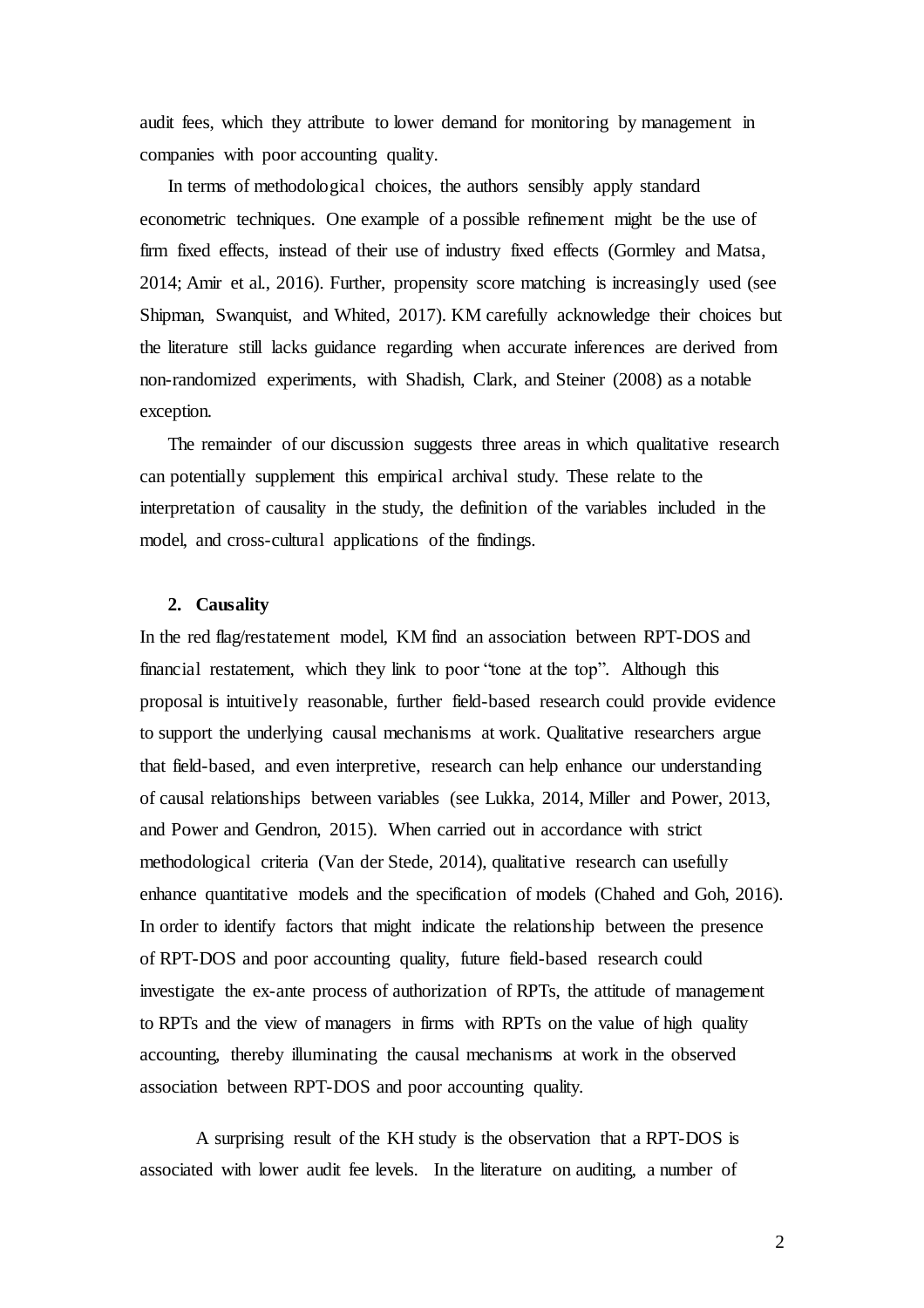participant and interview-based studies offer insights into the processes and motivations of those participating in audit practice. These studies reveal the ritualistic nature of audit work (Pentland, 1993), the role of audit committees (Gendron et al., 2004), the effect of corporate governance regulation on staff retention issues within audit firms (Nagy and Cenker, 2007), the self-perception of the role of audit partners (McCracken et al., 2008), the implementation of auditing standards (Mennicken, 2010) and the emotions experienced by auditors during an audit (Guénin-Paracini et al., 2014a,b). Such interpretive methods can enhance the reliability of statistical analysis by examining the complexities of practice (Cooper and Morgan, 2008) that underlie the observed associations.

The KH findings are surprising because we would expect auditors to increase their audit effort when they observe RPT-DOSs as this increases the riskiness of the audit. Qualitative research could usefully address the process by which audit fees are set and the perceived relationship between audit fee, and audit quality (see for example, Francis, 2004).

First, lower audit fees may be lower for reasons other than a demand for lower monitoring by the auditee management. Possibilities include senior management negotiating harder for lower audit fees in anticipation of lower future profitability or a shift in the balance of bargaining power between the auditee and auditor. Second, a lower audit fee may not be associated with lower audit quality. Given that audit firms are liable to reputational damage in the case of a material misstatement (DeAngelo, 1981; Barton, 2005; Skinner and Srinivasan, 2012), it seems unlikely that they would be willing carry out less work where a risk factor such as RPT-DOS is present. In the later years of the study, after the demise of Arthur Andersen, reputational issues and the presence of an audit committee would be expected to reduce the ability of the management team to negotiate for lower monitoring via a cut-price, low-quality audit.

Audit firm governance might also be worth exploring in future research, particularly with an investigation into the circumstances under which an audit partner would be capable of selling a low-quality, low-price audit to a high-risk client with an RPT-DOS. Field-based research could usefully investigate other factors, unrelated to audit quality, that might affect fee levels, for example geographical variations in location of the office that provides the audit (smaller regional offices might be expected to charge less than offices situated in a major city) or the negotiating strategy and success of individual audit partners.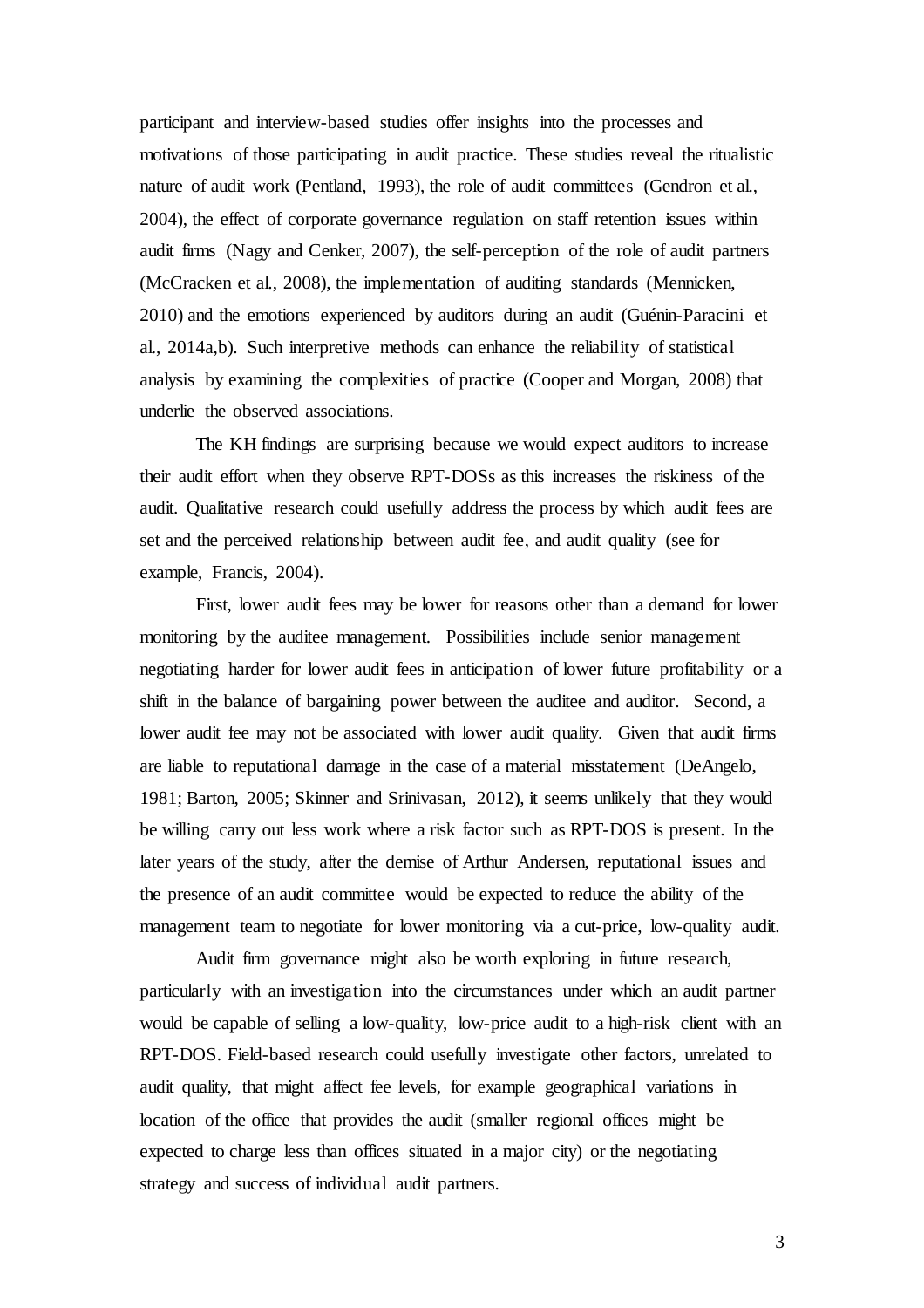One significant issue not analyzed in the study is the mechanism through which material misstatements are discovered and reported. KM state that evidence of the mechanism by which the material misstatement was identified is not available from archival databases. Given the hypothesis that poor accounting and the existence of RPT-DOSs is the result of poor "tone at the top", we would expect restatements to result from PCAOB reviews, or perhaps from a change to a new audit firm. However, if the misstatement is discovered by the senior management of the corporation, the hypothesis that the association found is due to "tone at the top" is challenged. Similarly, if the existing auditor discovers the material misstatement and reports it, the hypothesis that a low quality audit is associated with low audit fees is also less obvious, since it would be self-defeating for an auditor to sell and then uncover its own low-quality work. One possibility is that the auditor carried out more extensive audit work due to the higher perceived inherent and control risk of the audit as a result of the existence of the RPT-DOSs but that in some cases this did not result in the detection of a material misstatement until the following year. In this case, RPTs may be associated with an increased likelihood of restatement, not because of poorer reporting quality due to poor "tone at the top" but because RPT-DOSs are perceived by auditors as red flags and lead to greater scrutiny of the auditee. Hence, additional work is needed to clarify the reason for the restatement and thereby the underlying causal mechanisms at work.

#### **3. Variables**

Much qualitative work in accounting has emphasized the need for a contextualized, interpretation of phenomena under investigation, taking into account the characteristics of the local environment and cultural norms at play (Hopwood, 1979, 1983). The relevance of a contextualized interpretation for this study concerns the fact that RPT-DOSs and material misstatements are treated as binary variables. In reality, what constitutes an RPT-DOS or a material misstatement is less clear-cut, particularly cross-jurisdictionally and over time. Conceptual dynamism of this kind results from the following two factors: first, a changing environment influences how people interpret particular concepts. Second, as people respond to categorizations, they shift the meaning of the categories (Hacking, 1996). For these reasons, the assumption that the two key variables included in the study are static over time may be mistaken.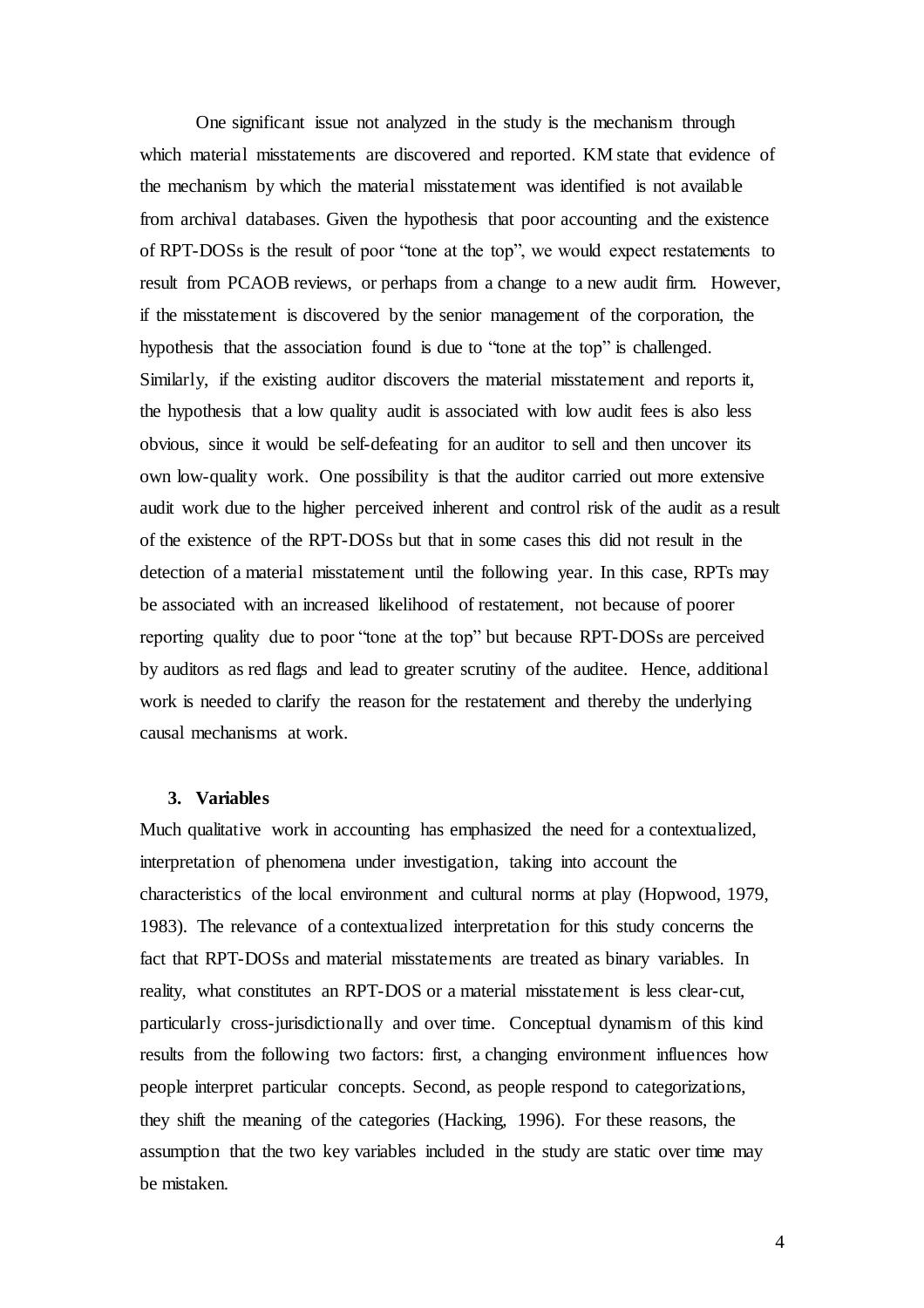First, the term "related party transaction" is not only open to different interpretations but was in fact defined in different ways during the period of this study. KM focus on the US market and identify related party transactions by reference to proxy statements and 10-K filings, assuming that RPTs are disclosed in proxy statements. But this may not be the case as corporations can claim that amounts under \$120,000 are non-material and need not be disclosed and also the information disclosed can vary between corporations (Min, 2014). Furthermore, the authors note in footnote 9 that the cut-off for related party transactions increased from \$60,000 to \$120,000 in 2006, but do not discuss two other changes to the disclosure requirements in S404, which include the expansion of the definition of "immediate family members" to include step-family and the removal of instructions concerning materiality. The fact that the concepts included in the model do not necessarily remain fixed over the period generates noisiness in the data. While qualitative work cannot resolve this data issue, interviews with CFOs, auditors and regulators may be useful in determining the extent to which these changes are a matter for significant concern.

Second, it is not clear that the term "material misstatement" can be treated as a binary variable legitimately. First, different kinds of material misstatement exist. A restatement relating to intangible assets that is perceived by users as inherently subjective may send a different signal to the market than a restatement of gross profit. Second, restatements are comparable between corporations and longitudinally only if the level of materiality is set consistently between companies. Yet many scholars have argued that materiality is a negotiated concept (Sikka et al., 1998; Power, 1997). One corporation may be subject to a restatement because its auditors identify a misstatement in its financial statements to be material, whereas another, with an error of a similar magnitude, may not be subject to a restatement if its auditors have set a different level of materiality. Evidence of the variation in materiality between corporations (and auditor firms) is observable in new long-form audit reports in the UK which require the disclosure of levels of materiality.<sup>2</sup>

Finally, field-based research could usefully disambiguate the term "tone at the top". KM argue that poor "tone at the top" reflects the self-interest of management and is associated with the likelihood of restatement, even after controlling for general corporate governance factors. Although existing research has highlighted the

 $\overline{a}$ 

<sup>&</sup>lt;sup>2</sup> These requirements are set out in ISA (UK and Ireland) 700, FRC (2013) and reviewed in a 2014 report by Citi Research (Deans and Fisher, 2014).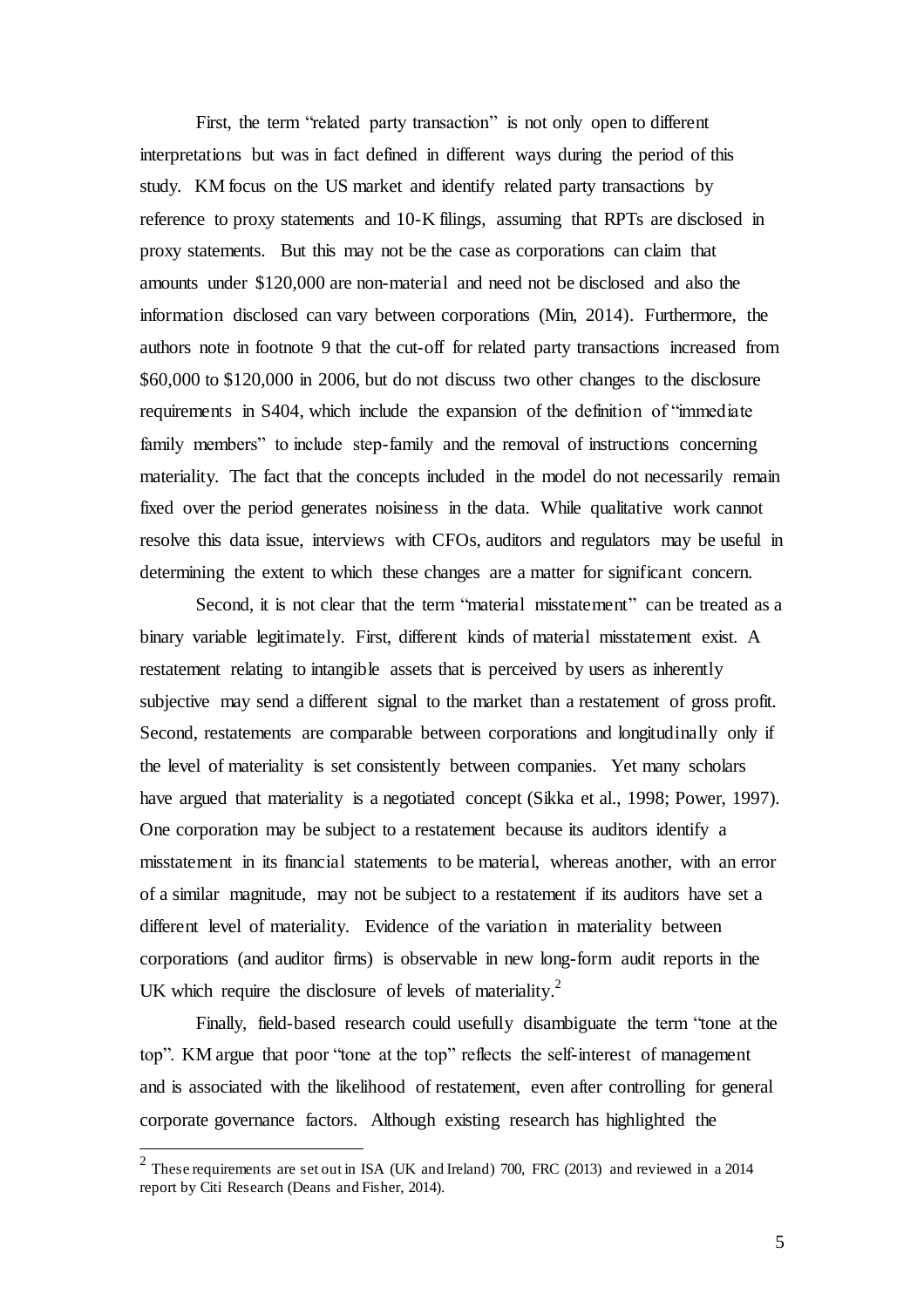importance of "tone at the top" for corporate governance and the quality of financial reporting, little has examined the associated firm-specific factors.<sup>3</sup> In fact, "tone at the top" may not be amenable to rigorous quantitative analysis because of its nature of a subjective and context-dependent composite term, much like "risk management" (Power, 2004) or "organisational culture" (Birkinshaw et al., 2011).

#### **4. Cross-jurisdictional applications**

 $\overline{a}$ 

The findings of the existing study have interesting implications for policy making, and could be extended to other jurisdictions. However, such an extension would demand a greater understanding of the regulatory and institutional environment in the new domains of application, not only because of differences in regulation but also enforcement (see for example, Licht et al., 2005; La Porta et al.; 2006; Leuz, 2010; Djankov et al., 2008; Jackson and Roe, 2009). Related party transactions are regulated by listing regulations, corporate law, financial reporting regulation and auditing regulation. KM focus on the disclosures required by federal securities regulation for their study but do not take into account the effect of any changes in the interpretation of corporate law as reflects the ex-ante authorizations and ex-post disclosure of RPT-DOSs. While this may be acceptable for the case of the US, the interaction of listing requirements, corporate law, financial reporting and auditing guidelines will need to be addressed if the study is to be extended to other jurisdictions.

Consideration of a selection of jurisdictions outside the US reveals subtle variations in reporting and disclosure requirements.

**Canada:** Two major regulatory authorities (Ontario and Quebec) use MI 61-101 to regulate RPTs. Unlike the US SEC, which focuses solely on disclosure for RPTs, the Canadian listing requirements require majority approval by minority shareholders and independent valuations for certain transactions. In part, the greater focus on related party transactions in Canada is associated with a higher proportion of public companies in Canada that are controlled by a single shareholder or group of

<sup>3</sup> But, see Schwartz et al. (2005) and Weber (2010) who identify "tone" (in a US environment) with general moral leadership manifested in a number of different types of behaviours and norms within the company. By contrast, other researchers have identified "tone at the top" with management-specific factors such as CFO's ability and age (e.g., Baik et al., 2011; Huang et al., 2012).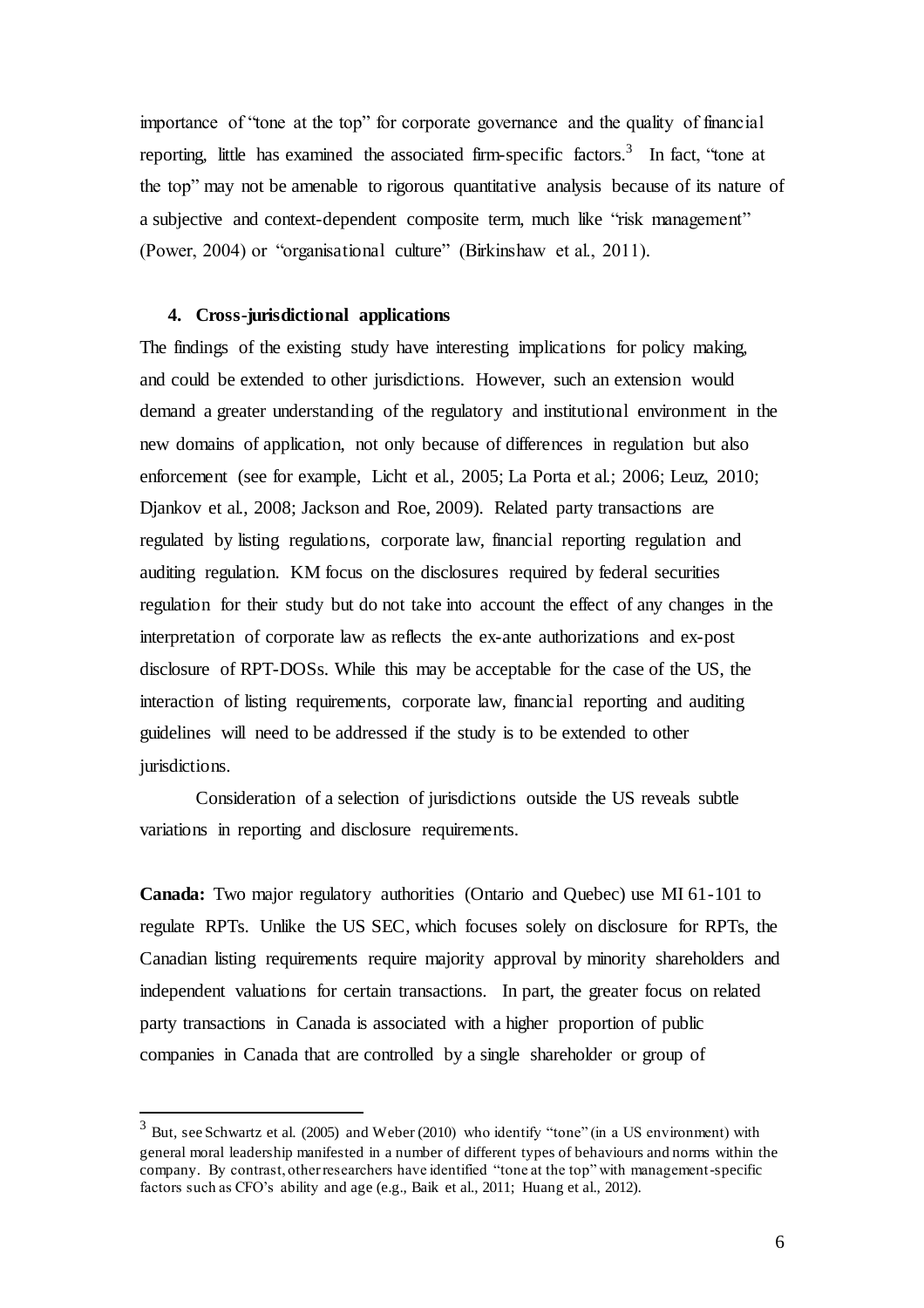shareholders  $(25%)$  compared with the US  $(8%)$ .<sup>4</sup>

**Australia:** Under Chapter 2E of the Corporations Act, a company must obtain shareholder approval to give a financial benefit to a related party. The Australian Securities & Investments Commission (*ASIC*) offers guidance on the circumstances in which an independent expert's report is expected to be distributed to members. RG76 provides for the disclosure of all related party arrangements to shareholders. There is no specific cut-off for materiality and instead the 'inconsequential' transactions must be disclosed to shareholders. ASIC does not define 'inconsequential'.

**China**: The Shanghai Stock Exchange does not permit loans to directors, supervisors or senior officers either directly or indirectly. Disclosure should be made of RPTs with natural persons for values over RMB 300,000 and to legal persons over RMB 3 million or 0.5% of the value of the company's net assets. However, the Chinese government is a related party for many listed companies, which were initially carved out of state organizations. This has resulted in an amendment to IAS 24 in 2008 to exclude government holdings from required disclosures under the standard.

**India**: Clause 49 of the Listing Agreement of the Securities and Exchange Board of India (SEBI, LC49) has recently been aligned with the Companies Act (Cos Act, 2013). All RPTs require audit committee approval and RPTs not in the ordinary course of business and not at arm's length require board approval. Additionally, approval by the company is required through a special resolution by disinterested shareholders for transactions exceeding specified thresholds.

**Italy:** Material RPTs are those for which the transaction value exceeds 5% of the higher of the shareholders' equity and the market capitalization, or 2.5% for a company controlled by another listed company. For these, management must circularise shareholders giving a description and the key terms of the RPT and these must also be disclosed in the half-yearly annual report. Approval is by a committee of unrelated directors, who have veto power for material RPTs.

**UK**: For companies with a premium listing on the London Stock Exchange, RPTs

 $\overline{a}$ 

<sup>4</sup> https://www.cpacanada.ca/business-and-accounting-resources/strategy-risk-and-goverance/corporategovernance/publications/controlled-companies-what-directors-should-know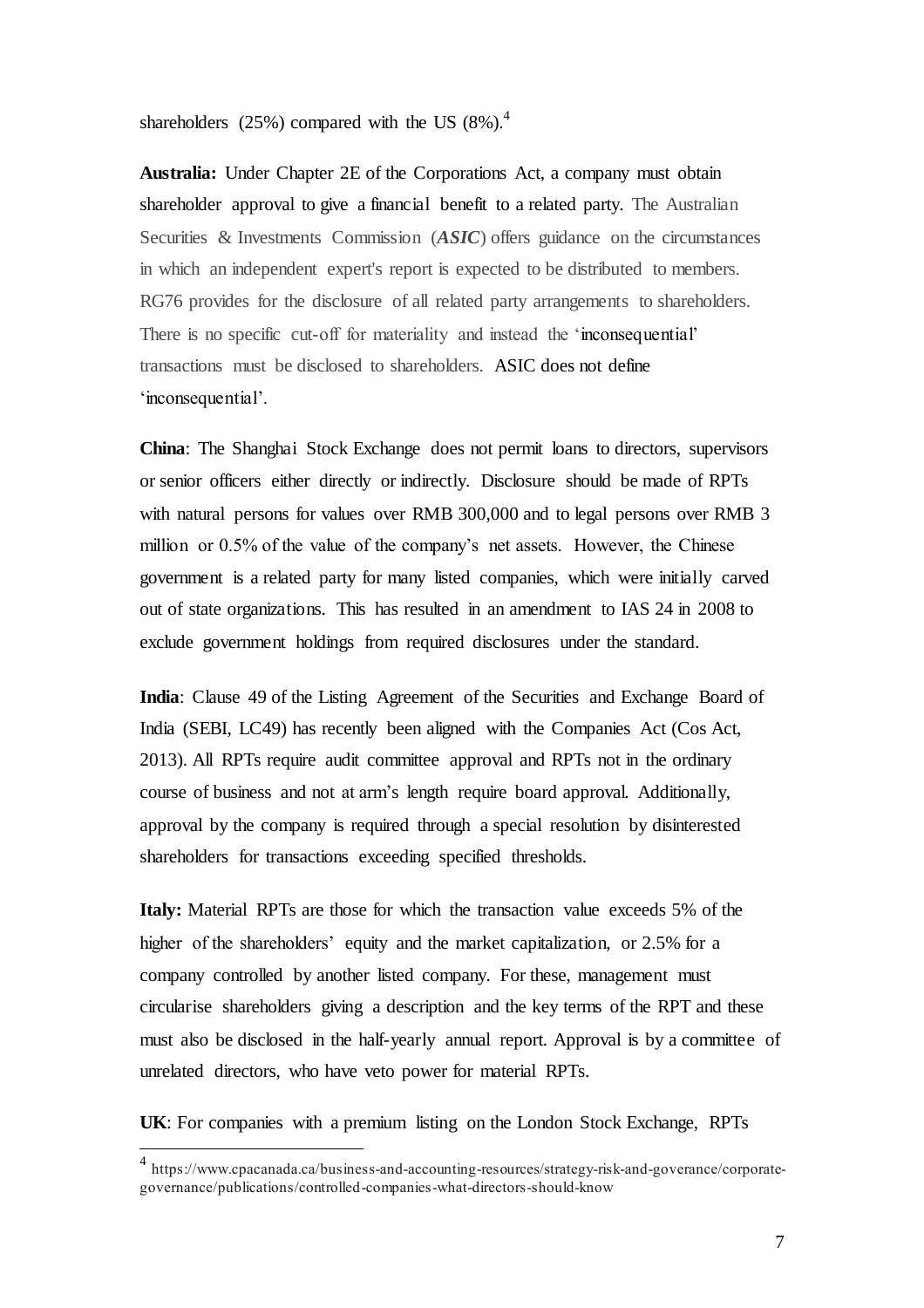must be disclosed. In addition, any loan of more than £10,000 must be approved by shareholders according to the UK Companies Act.

Figure 1 summarizes the different regulation covering RPT-DOSs for six jurisdictions in addition to the US. For all of these, legislation and listing regulations require at least ex-post disclosure of RPTs and, for many, certain RPTs such as loans to directors are either prohibited (US, China) or subject to ex-ante approval (UK).

Aside from regulatory issues, cultural factors also need to be considered for cross-jurisdictional applications. The quality of RPT-DOS as an indicator of poor "tone at the top" may vary in strength between different cultures. Outside the US, RPT-DOSs may be more common in which case they may be less likely to be associated with control weaknesses and more likely to be related to local social norms. In some cultures where capital markets are less efficient than in the US, transactions with related parties may reflect a means of reducing transaction costs (Coase, 1937), although admittedly, this is more likely to be the case for businessrelated RPTs than the RPT-DOS identified in the KM study. Nevertheless, in different regulatory and tax environments, we may expect RPT-DOSs to occur for short periods – for example as a tax efficient way of transferring funds to a shareholder when dividends are likely to be highly taxed. In these cases, the status of RPT-DOS as a red flag may be questioned.

Another factor that may affect the implications of RPT-DOS for accounting quality is variation in firm-ownership characteristics between countries. Differences in the concentration of ownership may vary between countries. Furthermore, variation in other ownership *characteristics*, such as the nature of dominant shareholders and ownership structure, may affect the extent to which related party transactions count as red flags. Family ownership, control rights, cash-flow rights and pyramidal ownership structures all affect risk of tunneling. Family-owned companies have been shown to be less likely to smooth income than non-family-controlled companies because family owners can mitigate the agency problem due to their ability to monitor managers (Shleifer and Vishny, 1997) or to take on the role of managers themselves and tend to report better quality earnings (Ali et al., 2007). Furthermore, family owners may have objectives beyond mere economic self-interest (Bubolz, 2001) but may place family-affiliated insiders in senior management positions (Fama and Jensen, 1983). Concentration of ownership in the US is relatively low as is family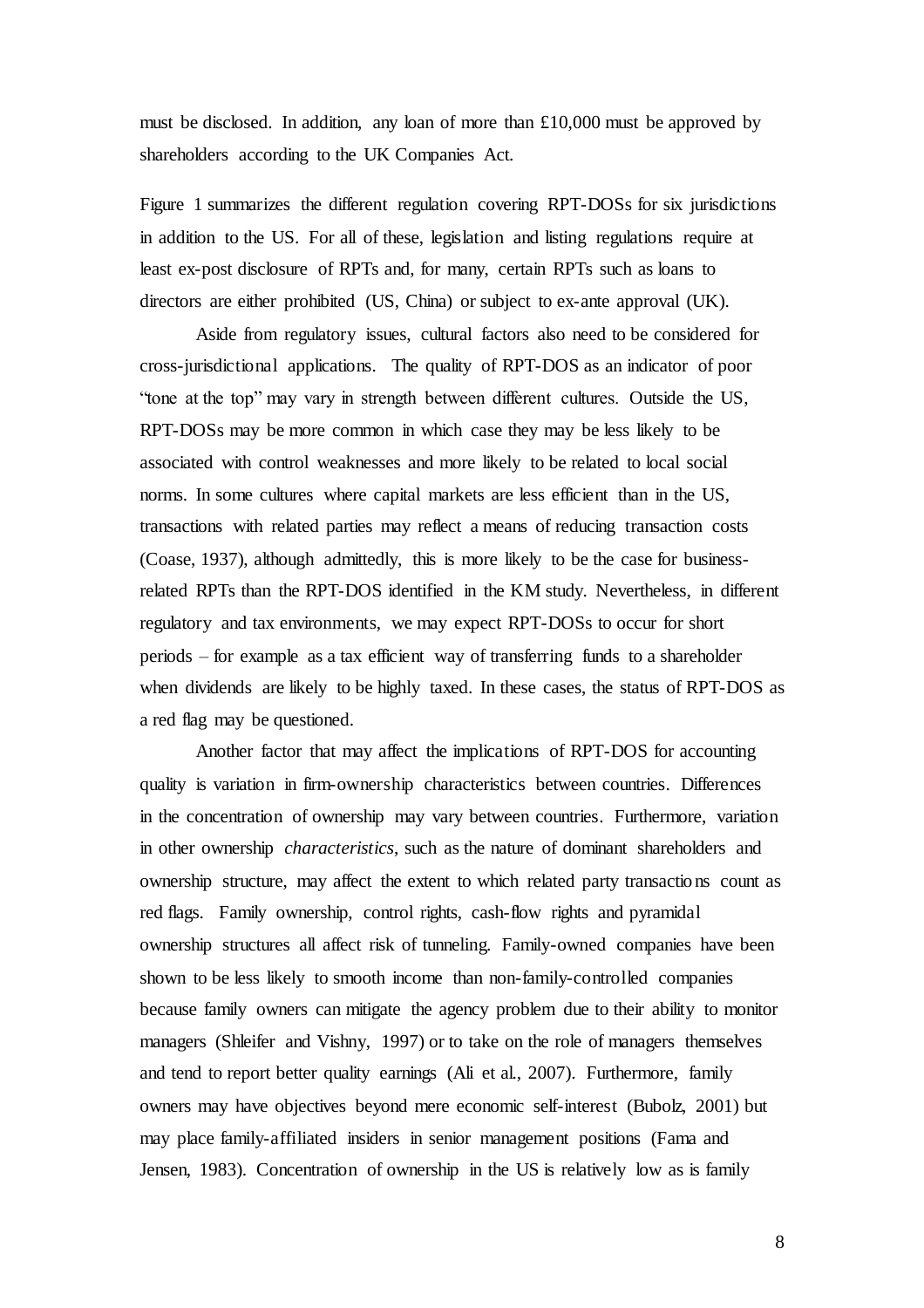ownership. Family controlled listed US companies were 34% of the S&P (Anderson and Reeb, 2003), and 45% of Fortune 1000 firms (Miller et al., 2007).

Let us consider, for example, corporate ownership in Canada, Italy and China. Corporate ownership in Canada is more concentrated than in the United States and uses multiple classes of voting shares and pyramidal structures more frequently (Attig 2005; Morck, Stangeland and Yeung, 2000). Studies of large Canadian companies find that over half the companies feature concentrated ownership, with families being the most common block-holder. Family-owners are more likely to use dual-class shares and pyramidal structures (Buckley, 1997; Attig, 2005; Morck et al., 2005), which may be associated with negative consequences for earnings management and accounting quality. Studies of Canadian companies have been inconclusive about the effect on performance of family ownership, although a recent Bank of Canada report does not find that concentrated ownership, whether by a corporation or financial institution, is associated with any change in performance. However, valuations of family-owned firms with dual-class shares are on average 17% lower relative to widely-held firms (King and Santor, 2008).

In Italy, an even higher proportion of listed companies have a single dominant shareholder or affiliated shareholders (Bianchi, Bianco and Enriques, 2001). Precipe et al. (2014) found that 70% of a sample of listed Italian companies were family controlled, which is consistent with earlier work by Corbetta and Minichilli (2005) which found that 67% of non-financial companies in Italy were family-controlled in 2003. Studies have found that family control is associated with reduced income smoothing for Italian listed companies (Prencipe et al., 2011).

For Chinese companies the state is often a dominant shareholder. Furthermore, even outside China, a concentration of ownership is higher in Asian companies (E&Y, 2014). Based on data for 2012, the report states that approximately 75% of issuers on the HKSE have a dominant shareholder who owns 30% or more of the issued shares. There is also a high level of connected transactions, mainly between the issuers and their major shareholder groups, which represent about 75% of the connected transactions disclosed in 2011.

These inter-jurisdictional differences in concentration and characteristics of ownership and control suggest that applying the KM model internationally, may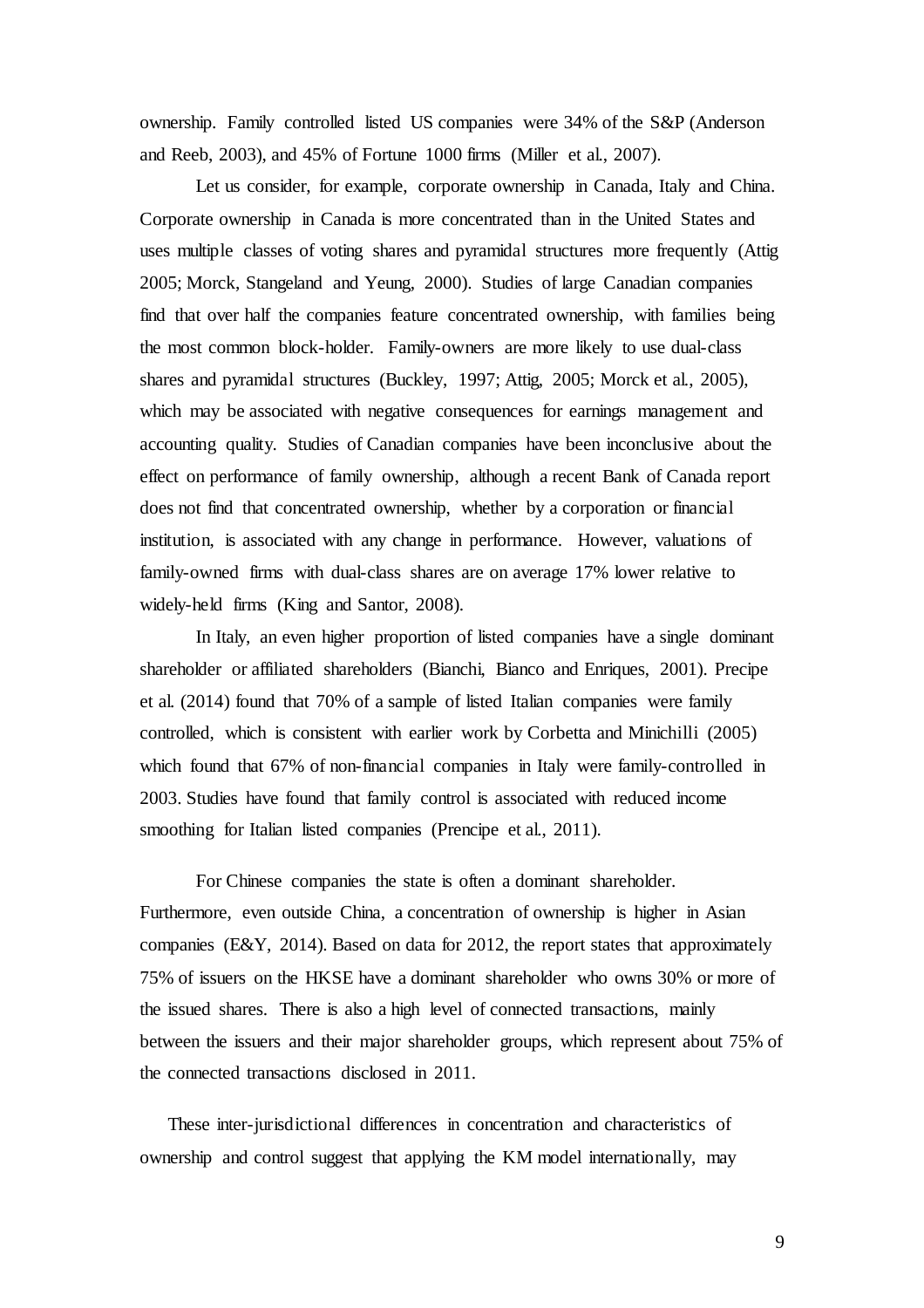require an appreciation of the effects of the local ownership and control environment. Where family ownership mitigates agency issues, related party transactions with family members may exert the same effect on reporting quality as was found in the US. Further work could usefully identify relationships between RPT-DOS and earnings quality in jurisdictions with different ownership and control structures.

With regards to the audit fee model, cross-cultural variations in audit practice would need to be incorporated into the study if it were to be applied crossjurisdictionally. Following the original work by Hofstede (1980), many studies have revealed that culture-specific factors may affect audit practice (for example, Cohen et al., 2010 and Parboteeah et al., 2005). Cultural studies have focused on the auditor's willingness to accede to client demands (Patel et al., 2002) and the likelihood of accounting errors in client accounts (Chan et al., 2003). Also, differences in ethical standards and the competence of accounting professionals may vary between jurisdictions along with organizational structures (Parboteeah et al., 2005). International variation in cultural and ethical norms may result in different levels of detection of misstatement and different fee negotiating practices.

#### **5. Conclusion**

The Kohlbeck and Mayhew (2017) study finds that simple RPT-DOSs are red flags for poor accounting quality associated with lower audit fees. The authors develop a model to explain these observations, suggesting that RPT-DOS is associated with poor "tone at the top" and that this leads management to negotiate for lower quality audits to minimize monitoring costs. Qualitative, field-based research may contribute to the refinement of the model by highlighting potentially relevant variables that may have been omitted as well as disambiguating complex variables such as "tone at the top" to make them more tractable. Furthermore, field-based research into practice, both within the finance function of corporations and within audit practice, could contribute by revealing the motivations of agents whose actions drive the observed statistical outcomes. Finally, the application of this model to test whether RPT-DOS is a signal of accounting quality in different cultures would be welcome.

#### **References**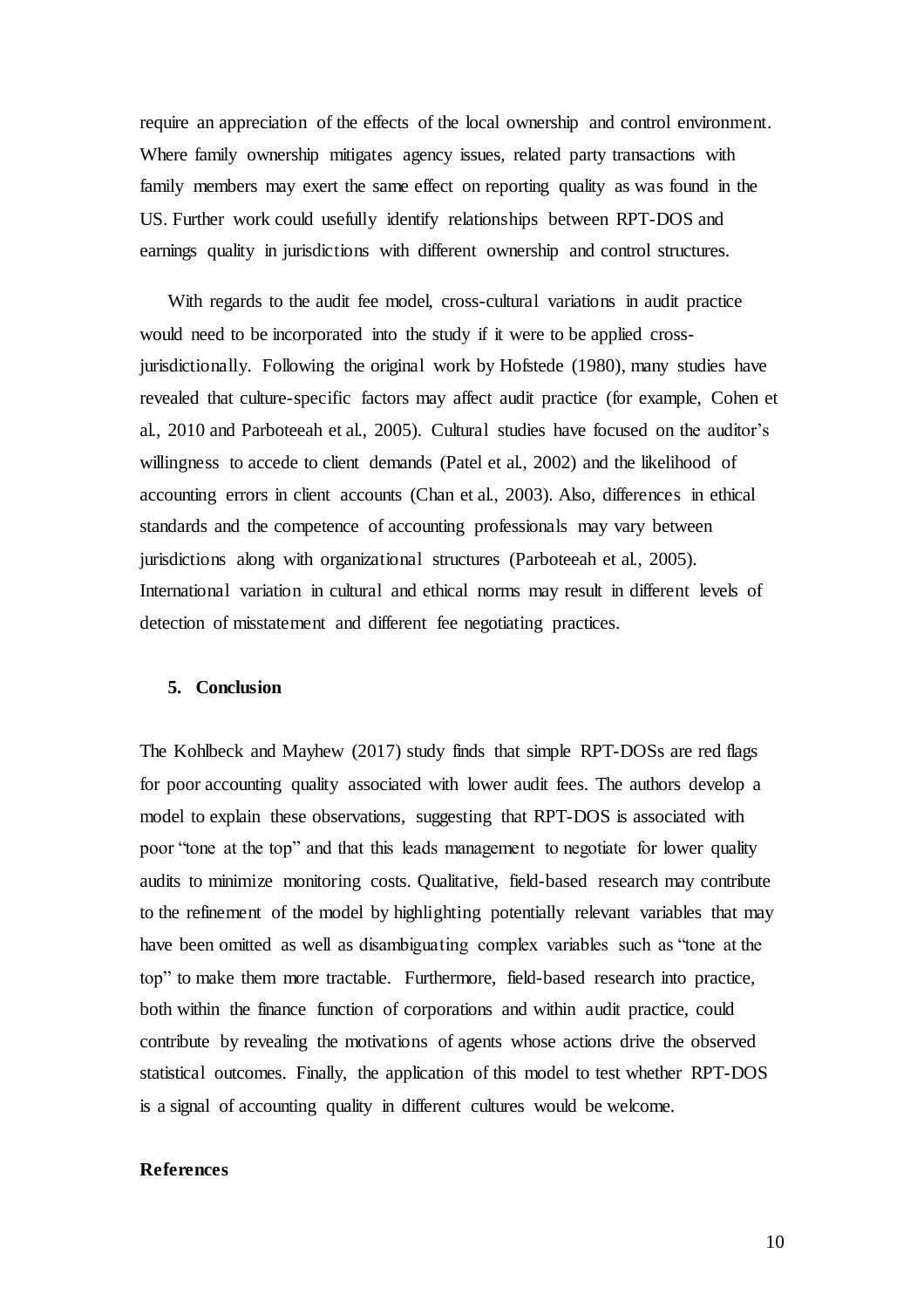Ali, A., T.-Y. Chen, and S. Radhakrishnan. 2007. Corporate Disclosures by family firms. *Journal of Accounting and Economics* 44 (1): 238-286.

Amir, E., J. M. Carabias, J. Jona, and G. Livne. 2016. Fixed-effects in empirical accounting research. Working paper.

Anderson, R. C., and D. M. Reeb. 2003. Founding-family ownership and firm performance: Evidence from the S&P 500. *Journal of Finance* 58 (3): 1301–1328.

Attig, N. 2005. Balance of power. *Canadian Investment Review* 18 (3): 6–13.

Baik, B., D. B. Farber, and S. S. Lee 2011. CEO ability and management earnings forecasts. *Contemporary Accounting Research* 28 (5): 1645–1668.

Barton, J. 2005. Who cares about auditor reputation. *Contemporary Accounting Research* 22 (3): 459–586.

Bianchi, M., M. Bianco, and L. Enriques. 2001. Pyramidal groups and the separation between ownership and control in Italy. In: F. Barca and M. Becht, eds., The Control of Corporate Europe, Oxford University Press.

Birkinshaw, J, M. Y. Brannen, and R. L. Tung. 2011. From a distance and generalizable to up close and grounded: Reclaiming a place for qualitative methods in international business research. *Journal of International Business Studies* 42 (5): 573– 581.

Bubolz, M. 2001. Family as a source, user and builder of social capital. *Journal of Socio-Economics* 30 (2): 129–131.

Buckley, F. H. 1997. The Canadian keiretsu. *Journal of Applied Corporate Finance* 9 (4): 46–56.

Chahed, Y., and L. Goh, 2016. Disclosure as collective work: Skill and knowledge sharing in the corporate reporting process. Working paper.

Chan, K. H., K. Lin, and P. L. L. Mo 2003. An empirical study on the impact of culture on audit-detected accounting errors. *Auditing: A Journal of Practice and Theory* 22 (2): 281–295.

Coase, R. H. 1937. The Nature of the Firm. *Economica* 4 (16): 386–405.

Cohen, J., G. Krishnamoorthy, and A. Wright. 2010**.** Corporate governance in the post Sarbanes- Oxley era: Auditor experiences. *Contemporary Accounting Research* 26 (1): 65-122.

Cooper, D. J., and W. Morgan 2008. Case study research in accounting. *Accounting Horizons* 22 (2): 159–178.

Corbetta, G., and A. Minichilli. 2005. Il governo delle imprese italiane quotate a controllo familiare: I risultati di una ricerca esplorativa. *Economia and Management* 6: 59-77.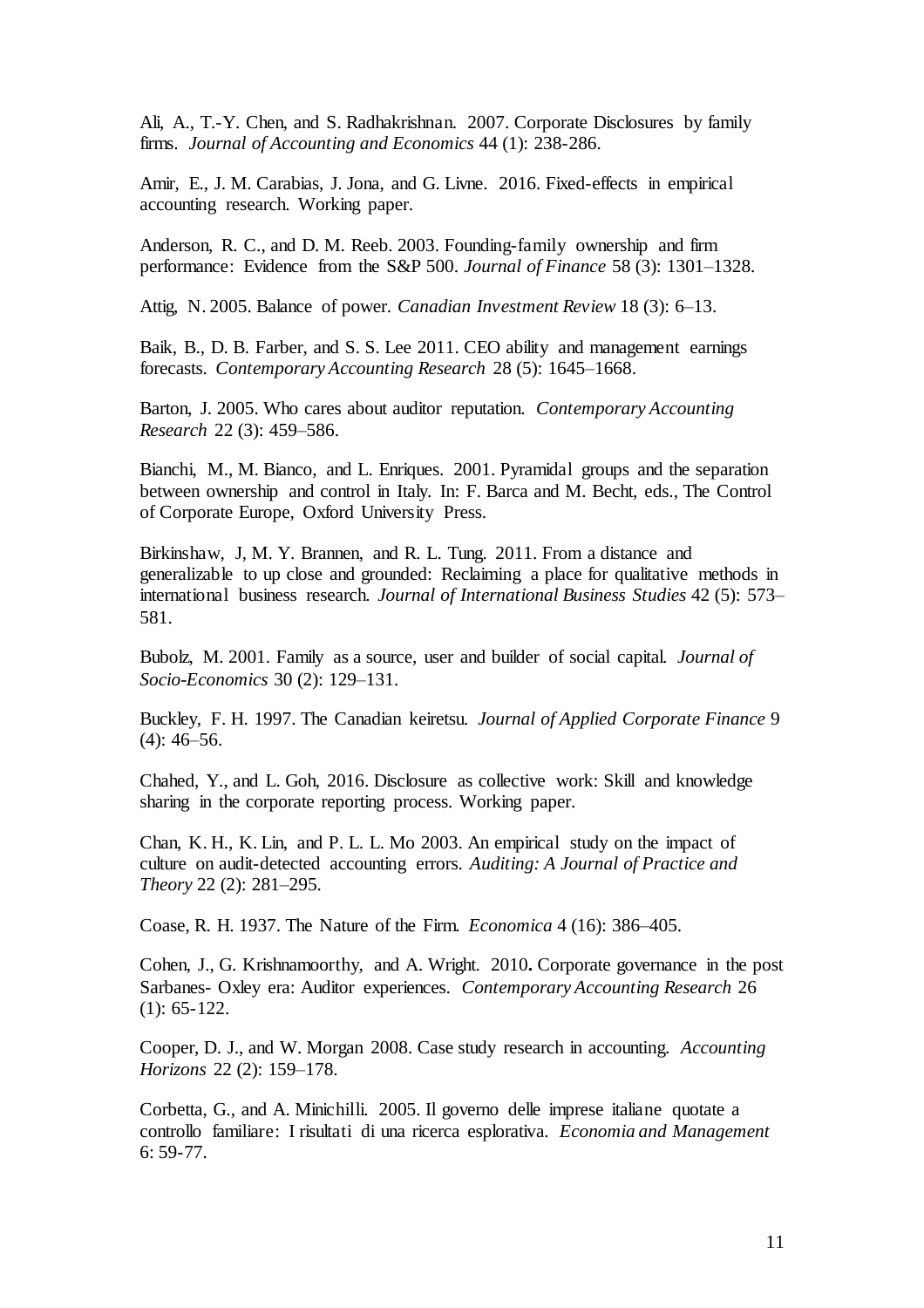DeAngelo, L. E. 1981. Auditor Size and Audit Quality. *Journal of Accounting and Economics* 3 (3): 183–199.

Deans, S. and T. Fisher 2014. New UK Auditor's Reports. Technical report, Citi Research Equities.

Djankov, S., R. La Porta, F. Lopez-de-Silanes, and A. Shleifer. 2008. The law and economics of self-dealing. *Journal of Financial Economics* 88 (3): 430–465.

E & Y 2014. Family business in Asia-Pacific: Facts and Figures. Technical report.

Fama, E., and M. Jensen. 1983. Separation of ownership and control. Journal of Law and Economics 26 (2): 301–326.

Francis, J. R. 2004. What do we know about audit quality? *British Accounting Review* 36 (4): 345–368.

Gendron, Y., J. Bedard, and M. Gosselin. 2004. Getting inside the black box: A field study of practices in effective audit committees. *Auditing: A Journal of Practice and Theory* 23 (1): 153–171.

Gordon, E. A., E. Henry, T. J. Louwers, and B. J. Reed. 2007. Auditing related party transactions: A literature overview and research synthesis. *Accounting Horizons* 21 (1): 81-102.

Gormley, T., and D. Matsa. 2014. Common errors: How to (and not to) control for unobserved heterogeneity. *Review of Financial Studies* 27 (2): 617-661.

Guénin-Paracini, H., B. Malsch, and A. M. Paillé. 2014a. Fear and risk in the audit process. *Accounting Organizations and Society* 39 (4): 264–288.

Guénin-Paracini, H., B. Malsch, and A. M. Paillé. 2014b. On the operational reality of auditors' independence: Lessons from the field. *Auditing: A Journal of Practice and Theory* 34 (2): 201-236.

Hacking, I. 1996. The looping effects of human kinds. In: D. Sperber, D. Premack, and A. J. Premack, eds., Causal cognition: A multidisciplinary debate, Oxford University Press.

Hofstede, G. H. 1980. Culture's consequences: International differences in workrelated values. Beverly Hills, CA: Sage Publications Inc.

Hopwood, A. G. 1979. Editorial. *Accounting Organizations and Society* 4 (3): 145– 147.

Hopwood, A. G. 1983. On trying to study accounting in the contexts in which it operates. *Accounting, Organizations and Society* 8 (2/3): 287–305.

Huang, H.-W., E. Rose-Green, and C.-C. Lee. 2012. CEO age and financial reporting quality. *Accounting Horizons* 26 (4): 725–740.

Jackson, H. E., and M. J. Roe. 2009. Public and private enforcement of securities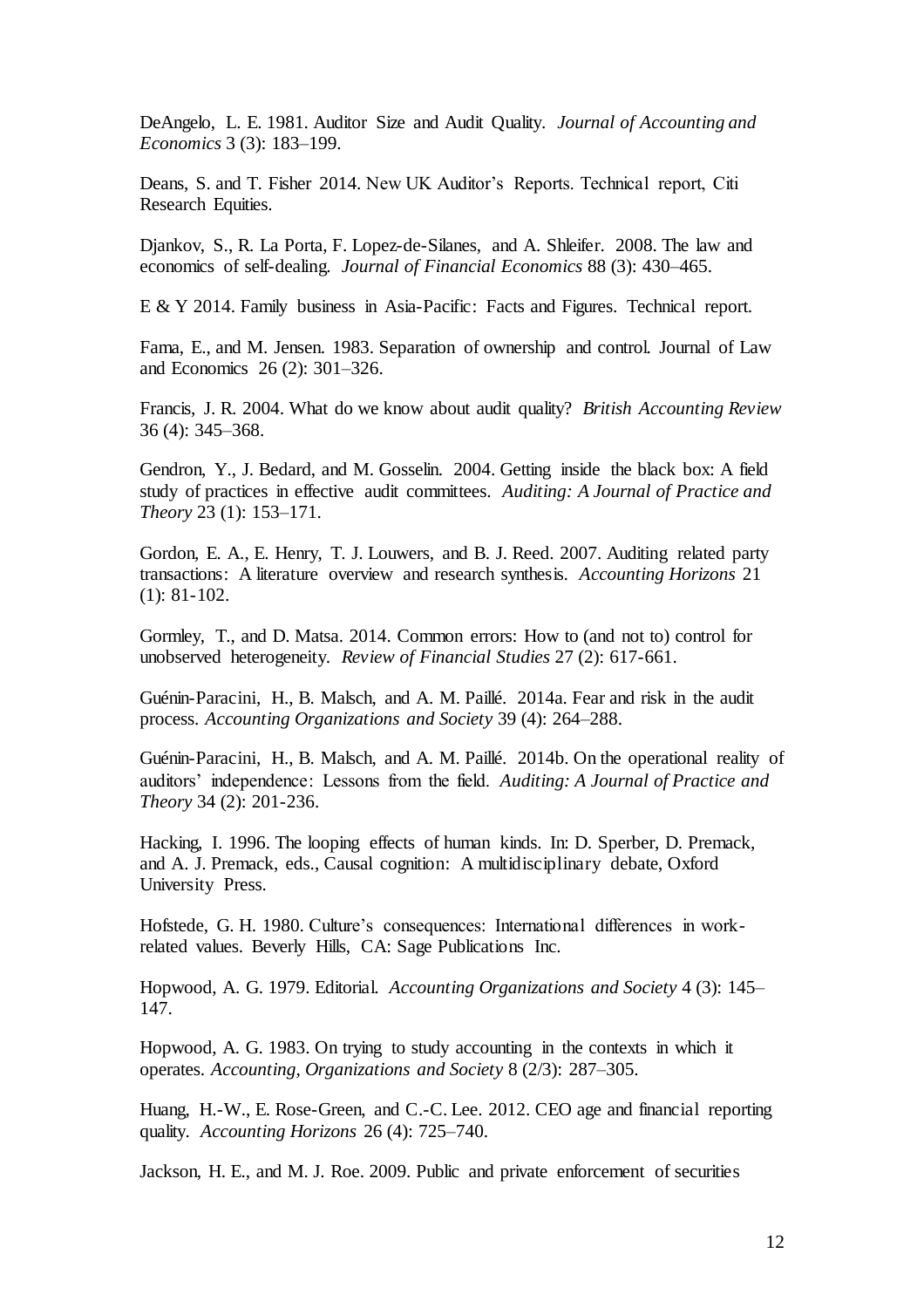laws: Resource-based evidence. *Journal of Financial Economics* 93 (2), 207–238.

King, M. R., and E. Santor. 2008. Family values: Ownership structure, performance and capital structure of Canadian firms. *Journal of Banking & Finance* 32 (11): 2423- 2432.

Kohlbeck, M. J., and B. W. Mayhew. 2017. Are related party transactions red flags? *Contemporary Accounting Research*, this issue.

La Porta, R., F. Lopez-de-Silanes, and A. Shleifer. 2006. What works in securities laws? *Journal of Finance* 61 (1): 1–32.

Leuz, C. 2010. Different approaches to corporate reporting regulation: How jurisdictions differ and why? *Accounting and Business Research* 40 (3): 229-256

Licht, A. N., C. Goldschmidt, and S. H. Schwartz. 2005. Culture, law and corporate governance. *International Review of Law and Economics* 25 (2): 229–255.

Lukka, K. 2014. Exploring the possibilities for causal explanation in interpretive research. *Accounting Organizations and Society* 39 (7): 559–566.

McCracken, S., S. E. Salterio, and M. Gibbins. 2008. Auditor-client management relationships and roles in negotiating financial reporting. *Accounting Organizations and Society* 33 (4): 362–383.

Mennicken, A. 2010. From inspection to auditing: Audit and markets as linked ecologies. *Accounting Organizations and Society* 35 (3): 334–359.

Miller, D., I. Le Breton-Miller, R. H. Lester, and A. A. Cannella. 2007. Are family firms really superior performers? *Journal of Corporate Finance* 13 (5): 829–858.

Miller, P., and M. Power. 2013. Accounting, organizing and economizing: Connecting accounting research and organization theory. *Academy of Management Annals* 7 (1): 555–603.

Min, G. 2014. The SEC and the courts' cooperative policing of related party transactions. *Columbia Business Law Review 3:* 663-746.

Morck, R., M. Percy, G. Tian, and B. Yeung. 2005. The Rise and Fall of the Widely Held Firm - A History of Corporate Ownership in Canada. In: R. Morck, ed. A Global History of Corporate Governance. National Bureau of Economic Research and University of Chicago Press, 65-140.

Morck, R., D. A. Stangeland, and B. Y. Yeung. 2000. Inherited Wealth, Corporate Control and Economic Growth: The Canadian Disease. In: R. Morck, ed. Concentrated Corporate Ownership. National Bureau of Economic Research and University of Chicago Press, 319-69.

Nagy, A. L., and W. J. Cenker. 2007. Accounting firms cautiously maneuver in the new audit environment — a note. *Managerial Auditing Journal* 22 (2): 2007.

Parboteeah, K. P., J. B. Cullen, B. Victor, and T. Sakano. 2005. National culture and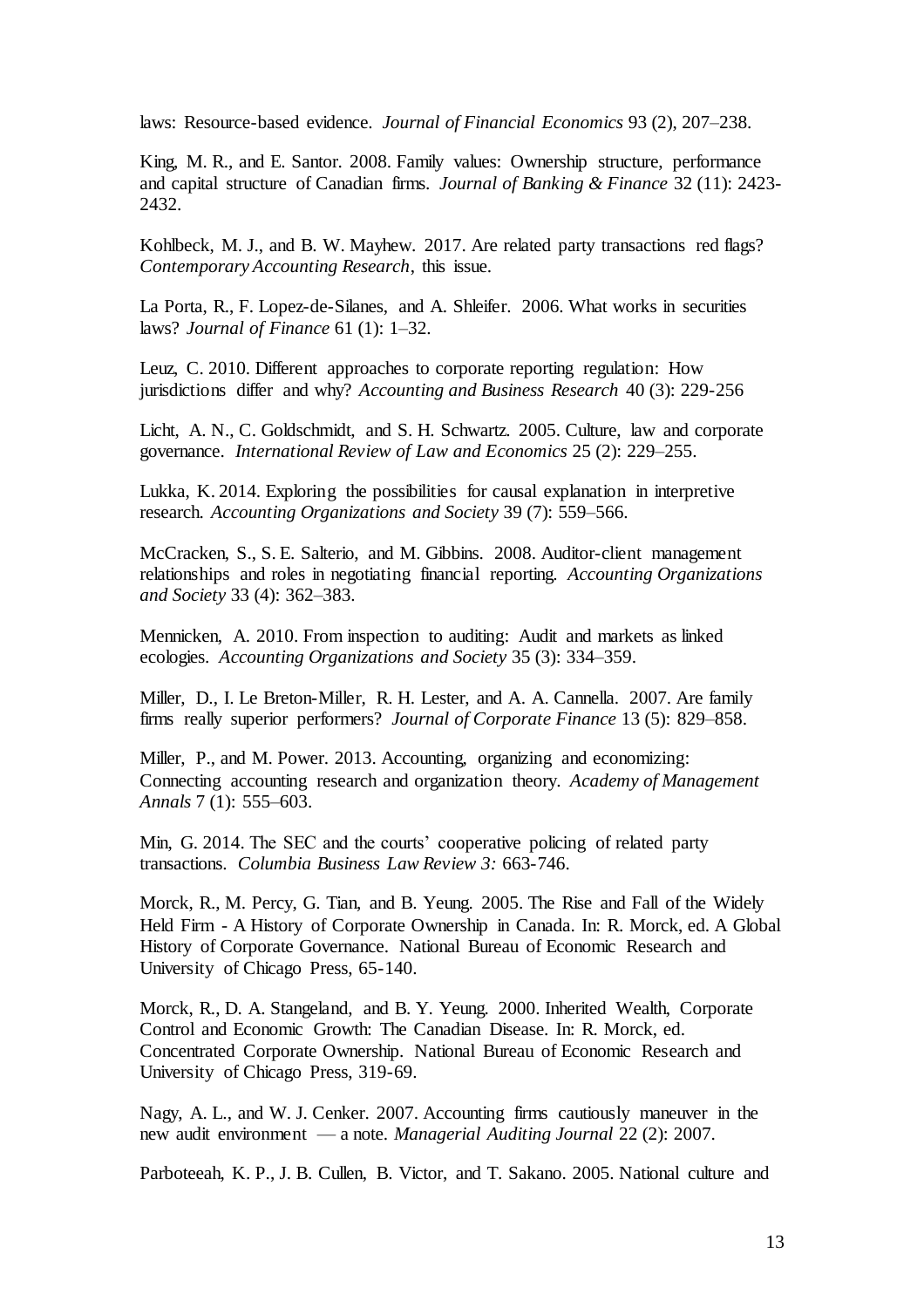ethical climates: A comparison of US and Japanese accounting firms. *Management International Review* 45 (4): 459–481.

Patel, C., G. L. Harrison, and J. L. McKinnon. 2002. Cultural influences on judgments of professional accountants in auditor-client conflict resolution. *Journal of International Financial Management and Accounting* 13 (1): 1–31.

Pentland, B. T. 1993. Getting comfortable with the numbers: auditing and the microproduction of macro-order. *Accounting Organizations and Society* 18 (7/8): 605–620.

Power, M. K. 1997. The Audit Society: Rituals of Verification. Oxford University Press.

Power, M. K. 2004. The risk management of everything: Rethinking the politics of uncertainty. Demos, London, UK.

Power, M. K., and Y. Gendron. 2015. Qualitative research in auditing: A methodological roadmap. *Journal of Auditing Practice and Theory* 34 (2):147-165.

Prencipe, A., S. Bar-Yosef, P. Mazzola, and L. Pozza. 2011. Income smoothing in family-controlled companies: Evidence from Italy. *Corporate Governance An International Review* 19 (6): 529–546.

Schwartz, M. S., T. W. Dunfee, and M. J. Kline. 2005. Tone at the top: An ethics code for directors? *Journal of Business Ethics* 58 (1): 79–100.

Shadish, W. R., M. H. Clark, and P. M. Steiner. 2008. Can nonrandomized experiments yield accurate answers? A randomized experiment comparing random and nonrandom assignments. *Journal of the American Statistical Association* 103 **(**484): 1334-1344.

Shipman, J. E., Q. T. Swanquist, and R. L. Whited. 2017. Propensity score matching in accounting research. *The Accounting Review* 92 (1), 213-244.

Shleifer, A., and R. W. Vishny. 1997. A survey of corporate governance. *Journal of Finance* 52 (2): 737-783.

Sikka, P., Puxty, A., Willmott, H., and C. Cooper. (1998). The impossibility of eliminating the expectations gap: Some theory and evidence. *Critical Perspectives on Accounting* 9 (3): 299-330.

Skinner, D. J., and S. Srinivasan. 2012. Audit quality and auditor reputation: Evidence from Japan. *The Accounting Review* 87 (5): 1737-1765.

Van der Stede, W. 2014. A manipulationist view of causality in cross-sectional survey research. *Accounting, Organizations and Society* 39 (7): 567–574.

Weber, J. 2010. Assessing the "Tone at the Top": The moral reasoning of CEOs in the automobile industry. *Journal of Business Ethics* 92 (2): 167– 182.